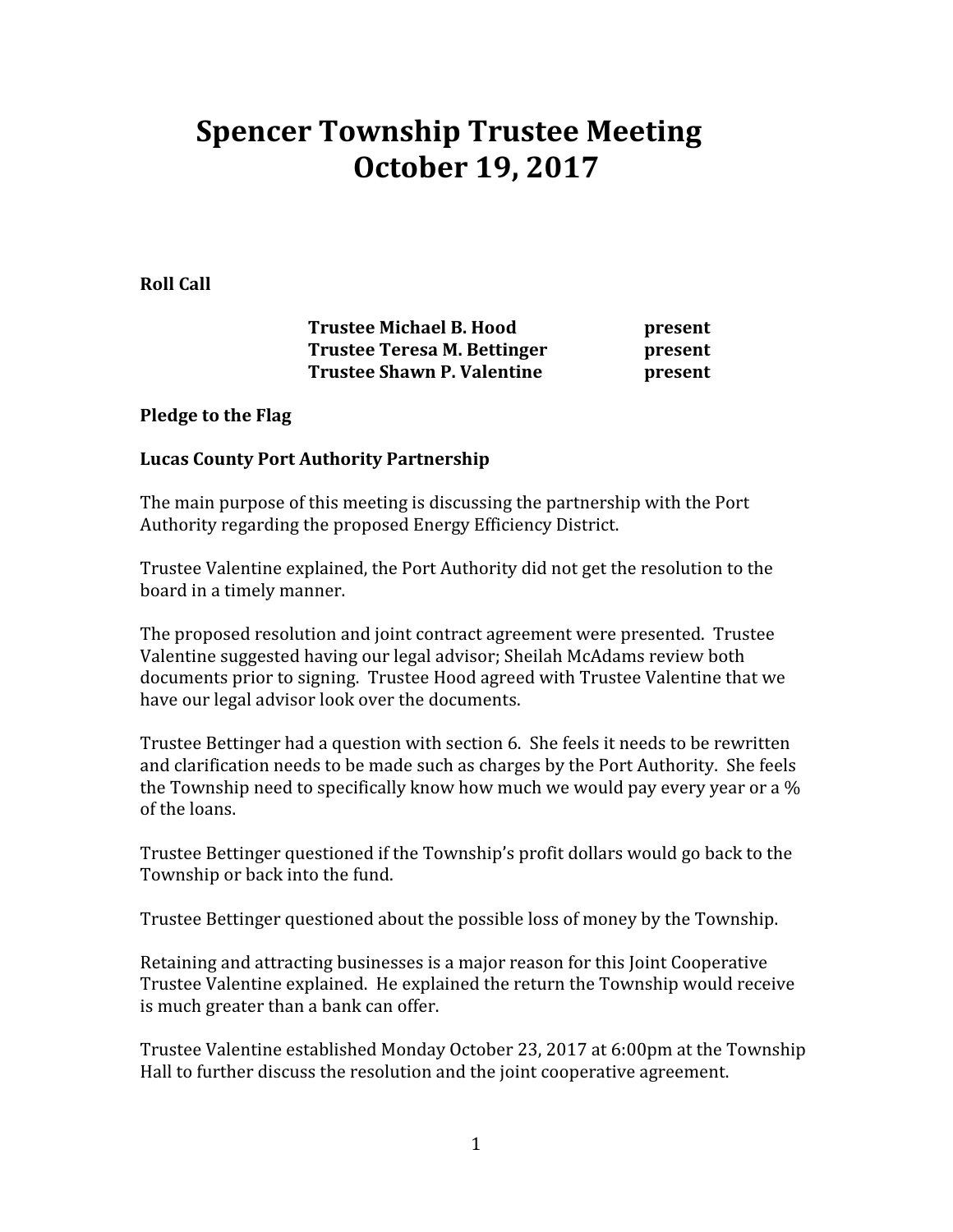## Zoning

Mr. Gay explained the Zoning Board approved the Johnson Control expansion plan. There are 18 conditions Johnson Controls has agreed to comply with. The fee will be paid Monday.

Mr. Gay appreciates the hiring and efficiency of Pat Baum.

There will be a Zoning change hearing for the property on Bancroft.

Mike Varanese, Meilke Road resident, applied to split his property and house a temporary building while his home is being built. Mr. Gay found out a foundation was being put in for the temporary building; the temporary building must be put on the same foundation as the original building. The zoning office issued a stop work order.

Trustee Bettinger asked if a permit was needed to dig a foundation, Mr. Gay said no.

## Open to the Public

Dean Anderson, resident, asked if the fire engine and link belt were still going on Gov. deals.com. Trustee Valentine stated the quotes he received were far apart and the Township considered donating the fire truck to the hurricane victims down south. Mr. Anderson asked about the leaf pickup if a Company had been chosen. Trustee Valentine stated he is going to go with Township personnel.

Mr. Anderson asked if the Township ever received \$6,000 for the brush truck. The Fiscal Officer will look into this matter.

Regina Tilman, resident, asked about a BZA meeting and the resident that is requesting a variance.

Mrs. Bettinger of Frankfort Road, resident, stated people are dumping on Raab since the bridge was closed.

Mr. Gulvas asked if Schwamberger would be repaved, it was explained in 2018. He asked if another meet the candidates meeting would be scheduled. Mr. Ruhl and Mr. Valentine were the only available candidates. So no meet the candidates' night.

Mr. Gay will inform Mr. Cott there will be a meeting to discuss his variance matter.

Trustee Bettinger made a motion to go into executive session to discuss personnel matters, Trustee Hood seconded. Roll call vote: Trustee Hood: yes, Trustee Bettinger: yes, Trustee Valentine: yes.